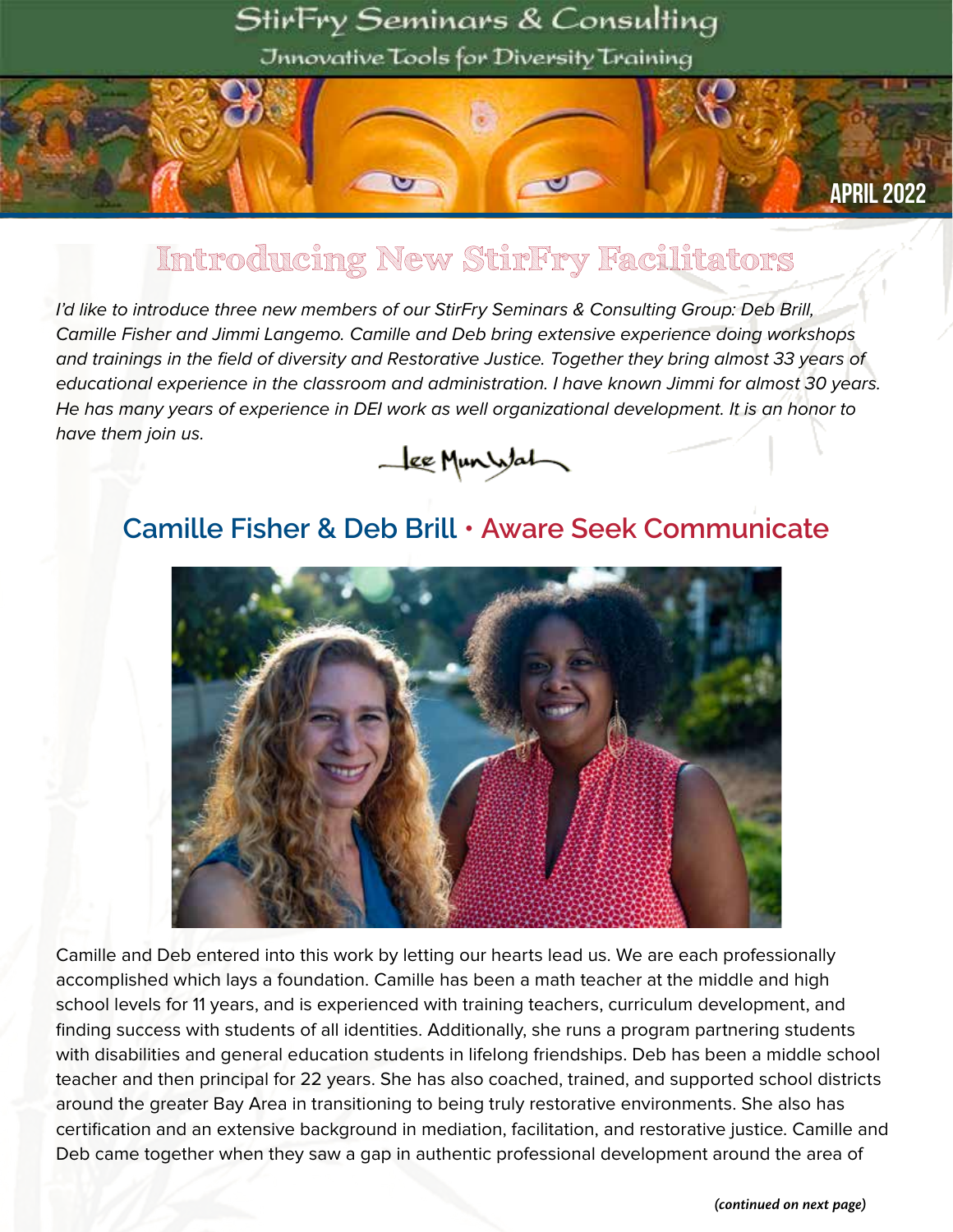equity, and founded ASC (Aware Seek Communicate). And that brings us back to the heart, to where we are most human.

Camille and Deb offer facilitation of a visioning process, coaching, powerful professional development, and a look at HR practices such as hiring through an equity lens. They believe that for businesses, organizations, and schools to make a shift where people of all identities are seen and heard, where the benefit of a diverse staff is maximized, and where there is a work environment that embodies effective communication and retention of staff, intersectional communication must be a focus. In their work, they intentionally bring staff through a deep and reflective process starting with one's own identity-based experiences and biases and through sharing with others and digesting outside resources, Camille and Deb lead them to an outcome of a connected and highly functioning staff. Their organization, Aware Seek Communicate embodies this process, first gain a deep awareness of oneself, then seek to understand the experiences of people of different identities, and finally learn to communicate effectively in a work environment with people of diverse backgrounds. Camille and Deb bring authenticity and depth to this meaningful work.

The restorative work that they do for organizations, businesses, and schools and districts is about laying a strong foundation in relationship and community building and guiding a successful transformative process to being restorative. In businesses and organizations, the investment in building community and highly functioning relationships and groups transcends into all aspects of job satisfaction and productivity. For schools they offer a unique lens about how to holistically and successfully transform a district or school community. It is about the intentional building of classroom relationships and schoolwide expectations and community.

It is about how to move away from knee jerk discipline to check a box that produces inequitable outcomes and instead move towards creating responses to behavior that embody accountability, education, and restoration. Their unique perspectives and experience allow them to provide visioning, coaching, and training as they guide an organization through this process. It is an honor to have them join with us in helping make this a more just and equitable world.



#### **Jimmi Langemo** (He/Him/His)

Jimmi Langemo has been working in DEI since 2004. His clients have been Fortune 500 companies, nonprofits, small businesses, churches, high schools, and universities. He is currently the chief administrative officer at Hennepin Theatre Trust, one of the largest arts organizations in Minnesota. He has continued his DEI consulting work while working at the Trust.

When asked why Jimmi is involved in DEI work, he says, "For all we know this is the only life we have on this earth. While I have breath, I want to make a difference by helping create a more inclusive world in which people are safe to be themselves, can cultivate their talents, and live a full and enriching life. As a straight, white man, I acknowledge that in the United States, many of today's DEI-related problems were started by people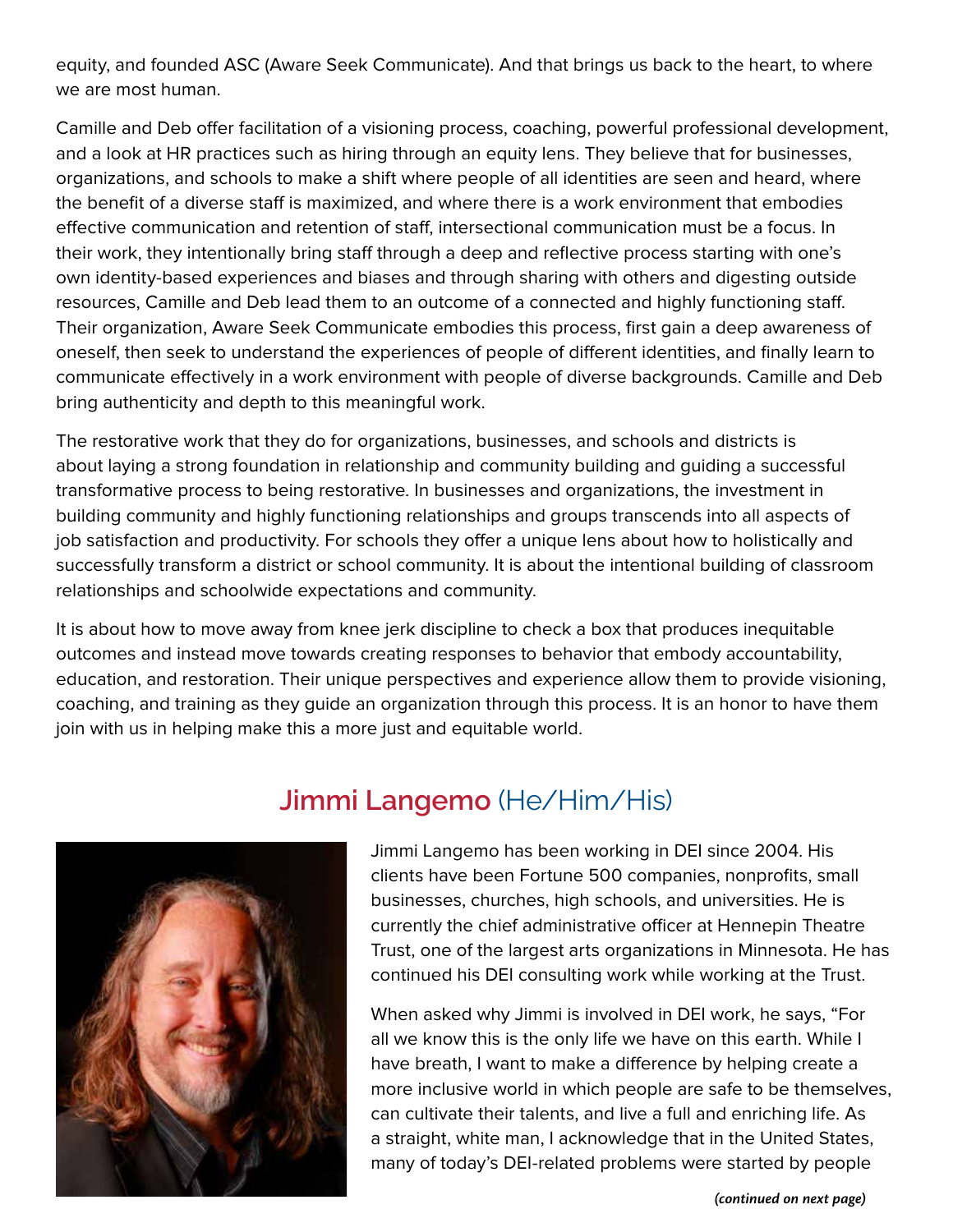like me. I want to be on the other end of the story. I want to be a part of ending them."

DEI training can be powerful and even transformational, but how does change really happen? How do you sustain that transformational experience? How do you weave DEI into the normal operating practices and decision-making processes of your organization so that diversity, equity and inclusion become a nature part of how you work?

Jimmi specializes in strategy, organizational development, and operations. In his DEI work, he conducts operational and cultural assessments. He reviews an organization's operations, business practices, culture, and organization and provides a report on his findings and recommendations on how it can be more inclusive or how it can mitigate or eliminate bias. He can further participate in vision creation and strategy building. As an experienced HR professional and operations expert, he can also help develop new programs and revise processes.

Teekend StirFry Work

## FACILITATION • ADVANCED LE Saturday and Sunday May 28 & 29, 2022 8am - 12 noon (PST) • Facilitated by Lee Mun Wah \$350 for both days

This training will be practicing advanced mindful facilitation techniques through the use of filmed vignettes, role plays and personal stories. The main focus will be on integrating group process and mindful facilitation techniques in situations where there are intense confrontations and conflicts over diversity issues, coupled with a high degree of escalation and polarization. Participants will learn how to de-escalate these types of conflicts within seconds and help those who are disconnected to become reconnected. Participants will not only learn the art of listening, but also the art of responding in a way that supports everyone to feel heard, seen and understood.

#### **Participants will learn:**

- How to mindfully facilitate conflicts within a diversity context
- How to de-escalate conflicts within seconds
- Ways to identify and respond when there is a major disconnection
- Ways to create community based on empathy and curiosity
- How to identify when to use the four major advanced mindful interventions
- How to improve their auditory and visual acuity
- The Art of Summary
- How to identify the common threads and issues in most groups
- The intersection of Mindful Facilitation and Group Process
- How to use personal stories to create community and deeper understanding
- The Art of Listening
- The Art of Co-Facilitation

REGISTRATION AND full schedule of ALL StirFry Workshops including Tea Time with Lee Mun Wah at stirfryonline.com